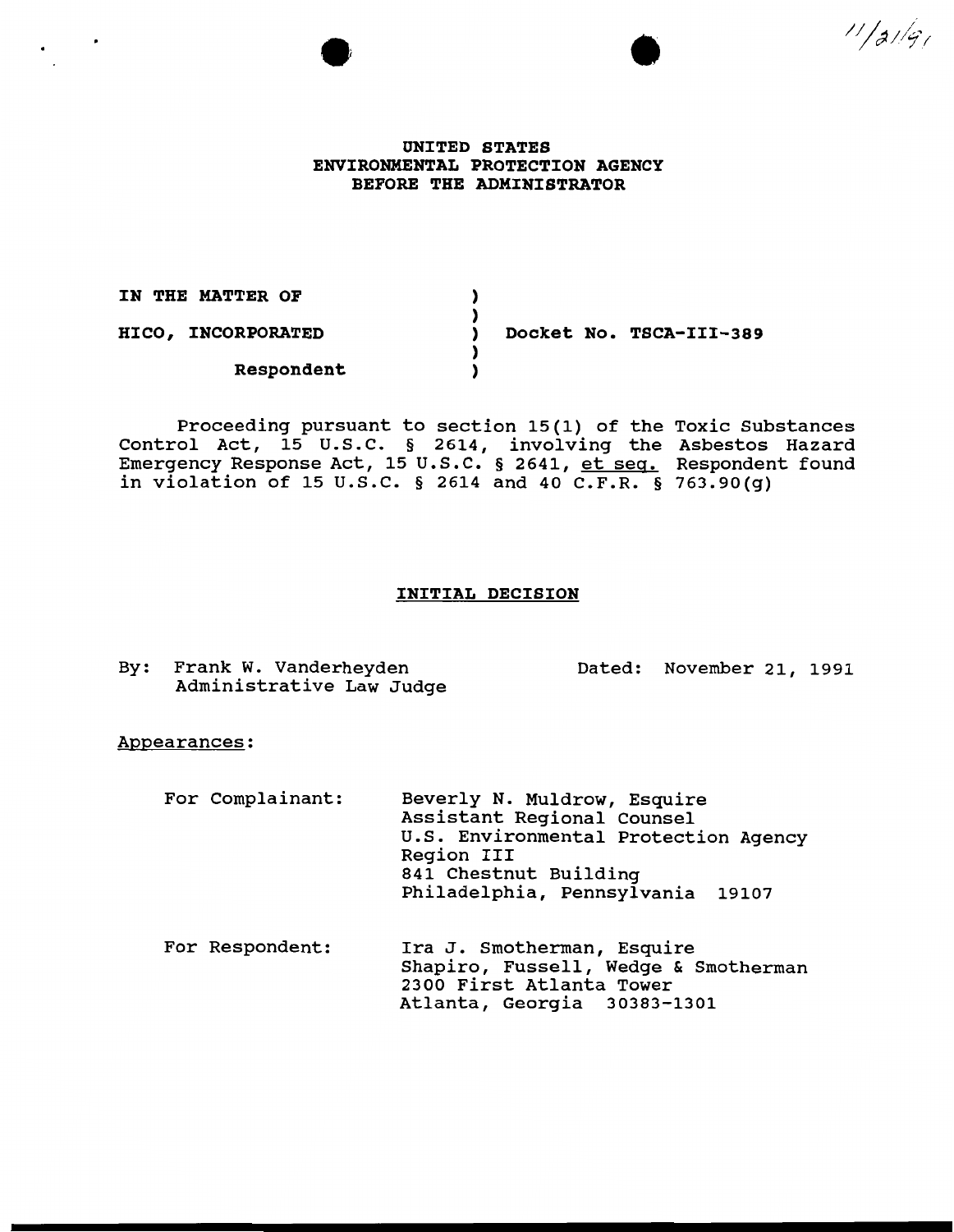## **INTRODUCTION**

This is a proceeding involving an alleged violation of the Toxic Substances Control Act (TSCA), 15 U.S.C. §§ 2601-2671. More specifically, the proceeding *is* brought by the u.s. Environmental Protection Agency (sometimes EPA) under section 15(1)of TSCA, 15 u.s.c. § 2614, involving the Asbestos Hazard Emergency Response Act of 1986 (AHERA), which was an amendment to TSCA, designated as Subchapter II, 15 U.S.C. § 2641, et seq.. The authority for issuance of the complaint *is* section 16 of TSCA, 15 u.s.c. § 2615. The complaint alleges that the pertinent regulation is 40 C.F.R. Part 763; that between January 11 and January 27, 1988, Hico, Incorporated (respondent) removed asbestos-containing ceiling material at the Wythe County School District's Rural Retreat, Virginia High School (RRHS); that the persons who removed asbestoscontaining material must be "accredited" to engage in such work; that none of respondent's four employees who removed the asbestoscontaining material at the high school had been accredited in accordance with section 206 of TSCA, 15 u.s.c. § 2646; and that respondent's activities were *in* violation of 40 C.F.R. § 763.90(g) and constituted four separate violations of section 15 of TSCA, 15 u.s.c. § 2614. Count V of the complaint alleged that the supervisor of the four employees was not accredited to supervise the asbestos-removing activities. Subsequent to the complaint, it was established that the supervisor was accredited and Count V of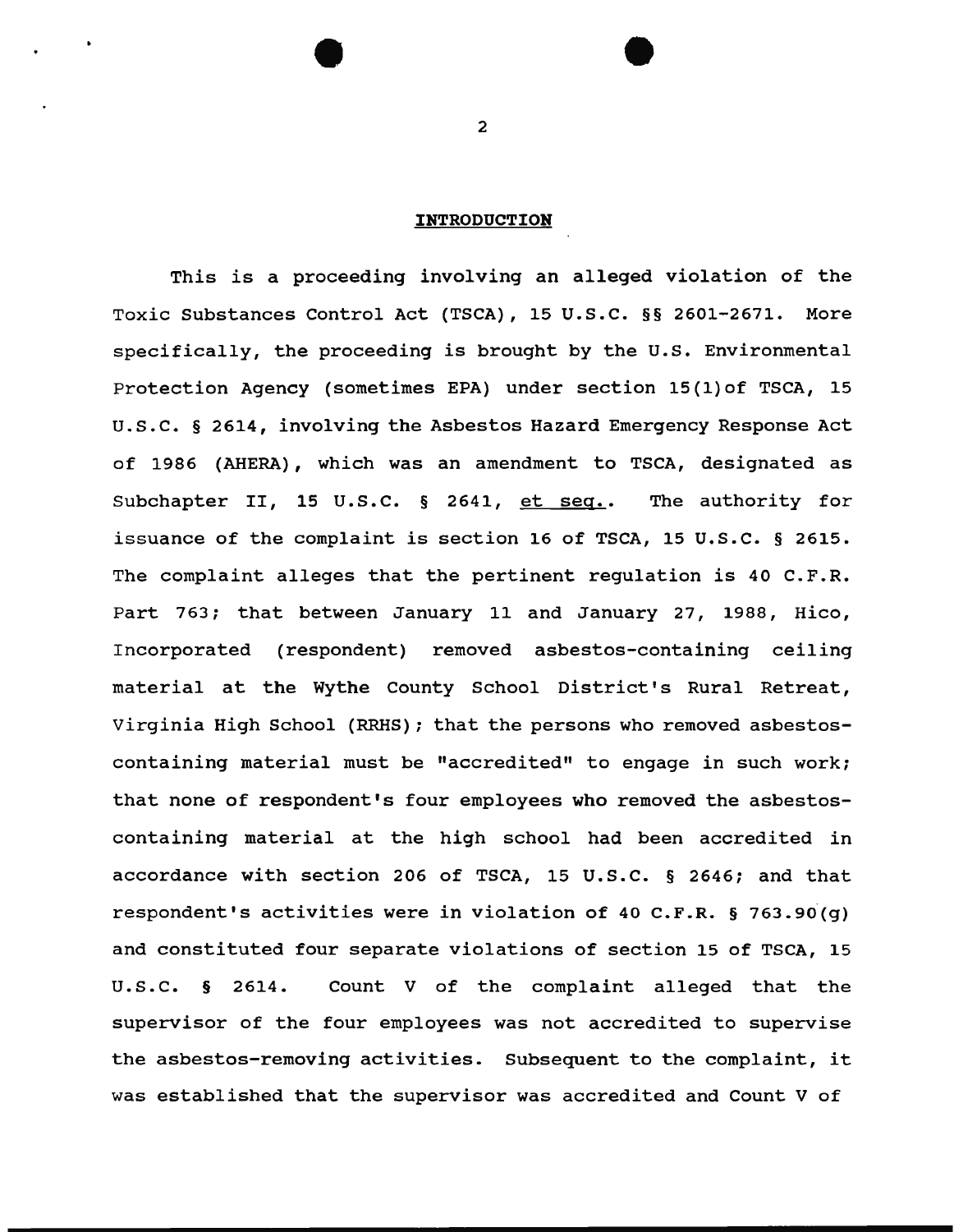the complaint was deleted at the hearing. Also, the complaint as issued sought \$139,400 as a proposed penalty concerning the use of one nonaccredited supervisor and four nonaccredited workers. It was established at the inception of the hearing that respondent's supervisor was accredited. Also, the proposed penalty for the four nonaccredited workers was revised by complainant. The new proposed penalty sought by respondent was \$40,000. (TR 8-14).

For the reasons stated in complainant's motion of November 20, 1990, complainant sought an admission of liability from respondent. In its response to the motion of November 27, 1990, respondent admitted to liability for the employment of four nonaccredited workers, but reserved its defenses to the proposed penalty of \$40,000. The sole issue to be resolved here is whether or not \$40,000 is an apposite penalty in light of the facts and law.

Before going further, it is appropriate to address a procedural matter. In respondent's post-hearing motion of May 6, 1991, it seeks to strike certain matter on page 7 of complainant's reply brief for the reason that it attempts to introduce new evidence not admitted at the hearing. In its response of May 8, 1991, complainant stated, in short, that it did not intend to introduce new evidence, and that it recognized that this forum would consider only evidence admitted at the hearing. ORDERED that respondent's motion be GRANTED. IT IS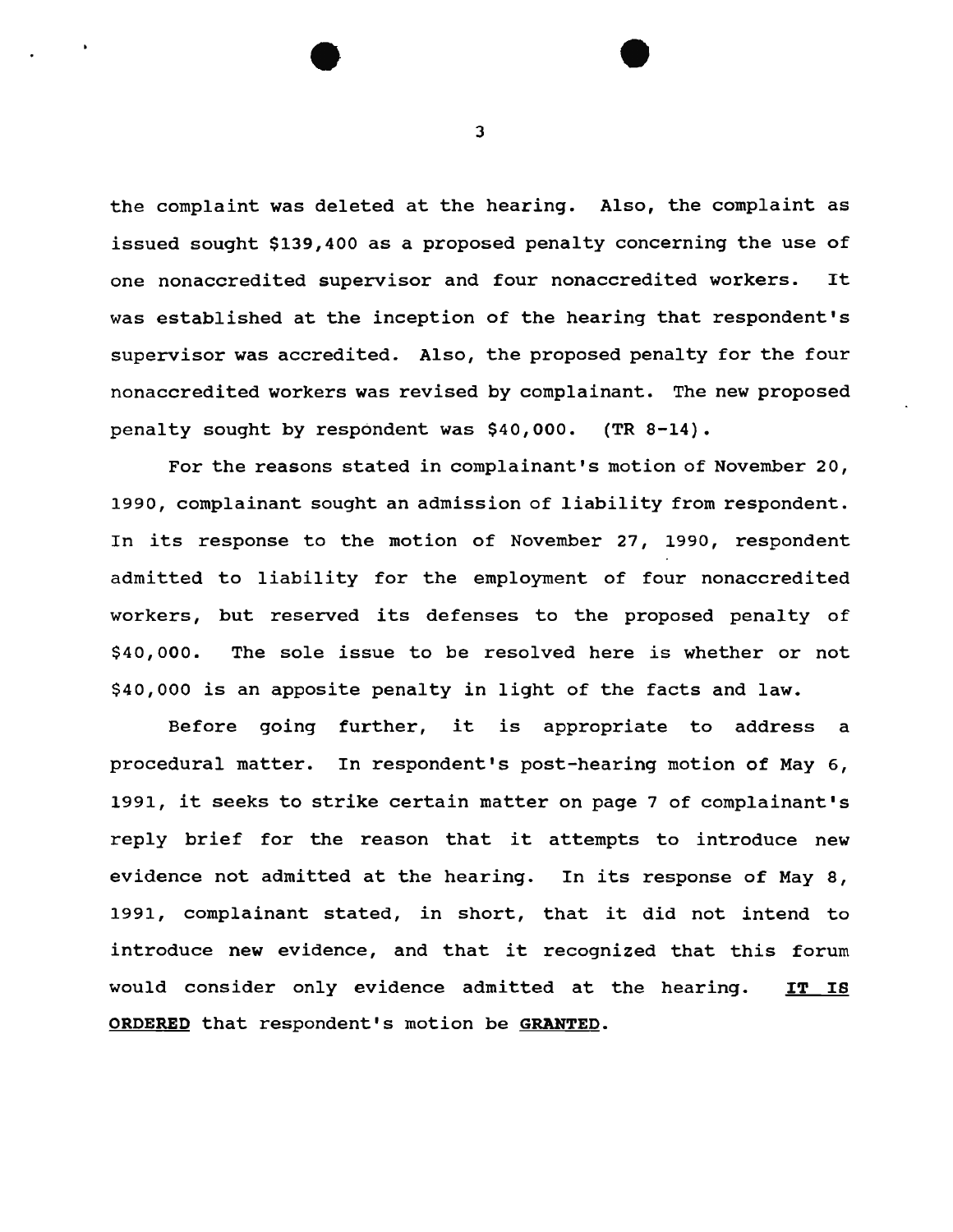## FINDINGS OF **FACT**

These are the findings of fact.<sup>1</sup> Respondent is a contractor who specializes in the business of asbestos abatement. It was incorporated in 1986 as a continuation of the parent corporation, Air-Tite Insulation, Inc., incorporated in 1981, and is located in Christiansburg, Virginia. Dwight Neil Talbert (Talbert) has been the President of the respondent since its incorporation. Before that position, Talbert was general manager of Air-Tite Insulation, Inc. Respondent performs about 200-300 asbestos abatement projects per year. (TR 147-48, 227).

Around late December 1987 or early January 1988, Talbert received a phone call from the school superintendent of Wythe County Schools concerning a roof leaking asbestos material in RRHS. Talbert informed the school superintendent that he would need to contact an independent hygienist first to do the final air clearance samples in order to be in accord with AHERA.

(TR 150-52).

In the beginning of 1988, respondent had about 75-100 employees who worked in asbestos abatement projects. Between January 11, 1988 through January 27, 1988, respondent conducted its

The Findings necessarily embrace an evaluation of the credibility of witnesses testifying upon particular issues. This involves more than observing the demeanor of the witness. It also encompasses an evaluation of his testimony in light of its rationality or internal consistency and the manner in which it blends with other evidence. Wright & Miller, Federal Practice & Procedure, Section 2586 (1971).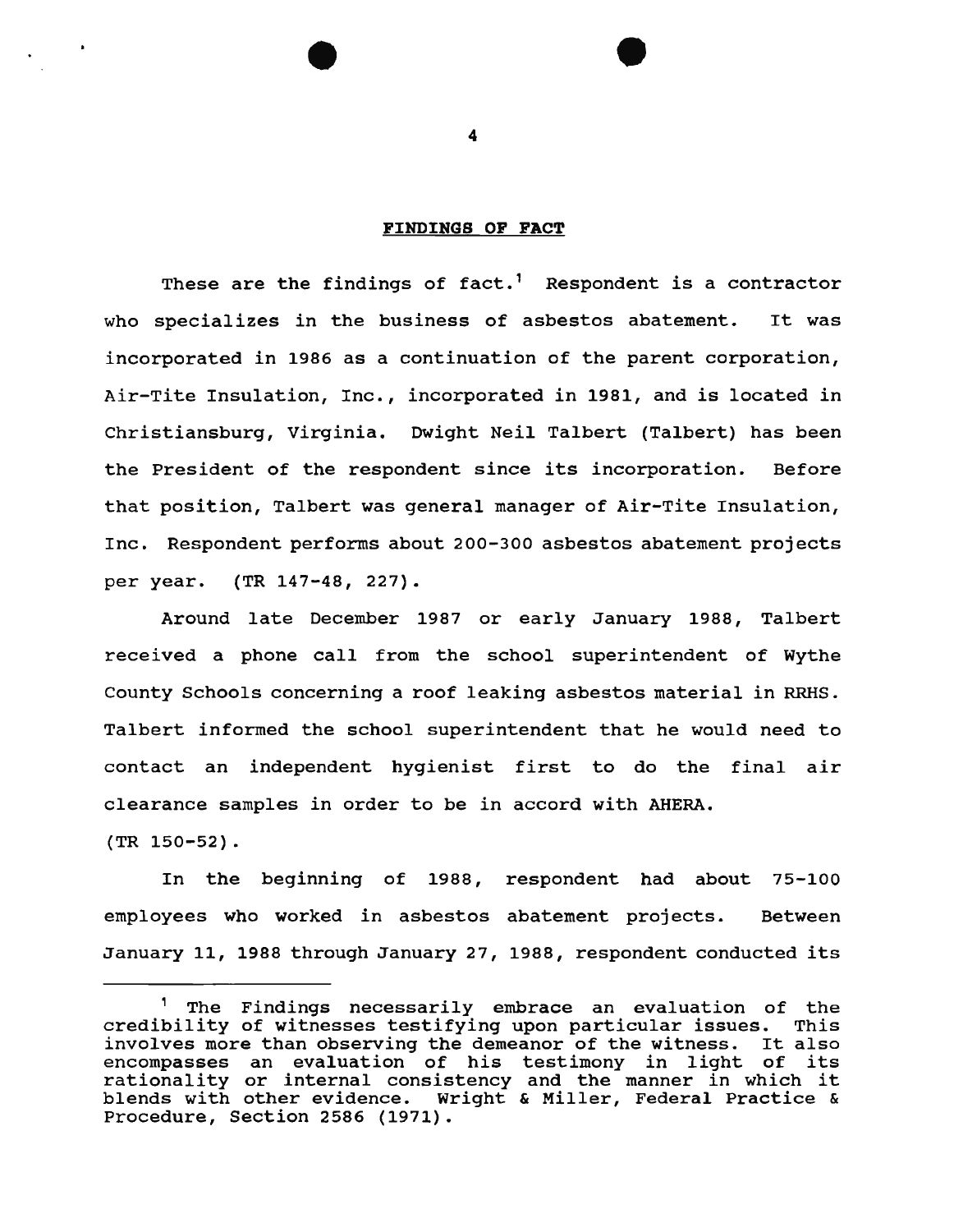abatement project at RRHS using a supervisor and four of its workers. The removal project covered 1, 600 square feet of asbestos-containing building material. (TR 7). The four workers employed by respondent to do the removal did not have the legally required accreditation. They had one day of training by the National Asbestos Council (NAC). (RX 3). Under AHERA, three days of training are required for accreditation, although some two-day courses would provide interim accreditation for one year. such accreditation would be allowed by EPA if the courses were approximately equivalent to the requirements of the Model Accreditation Plan (MAP) . The MAP was a model on how people should be accredited to do asbestos work in schools under AHERA. (TR 128, 145).

States were required to institute a MAP, at least as stringent as the EPA Model Plan, within 180 days after the commencement of the first regular session of the state's legislature following the date EPA issued the Model Plan. 52 Fed. Reg. 15875, April 30, 1987, (TR 136). Those people who received interim accreditation would have same expire one year after the adoption of the model plan in the state where they are employed. However, only those workers who had taken training courses since January 1, 1985 would have been considered for interim accreditation. (CX 5, 6) .

Talbert expressed his understanding, in part, of the training requirements in a letter to EPA of August 2, 1988. (RX 2). He believed that the one day NAC training course was sufficient for interim accreditation. (TR 163-65). Although Talbert was aware of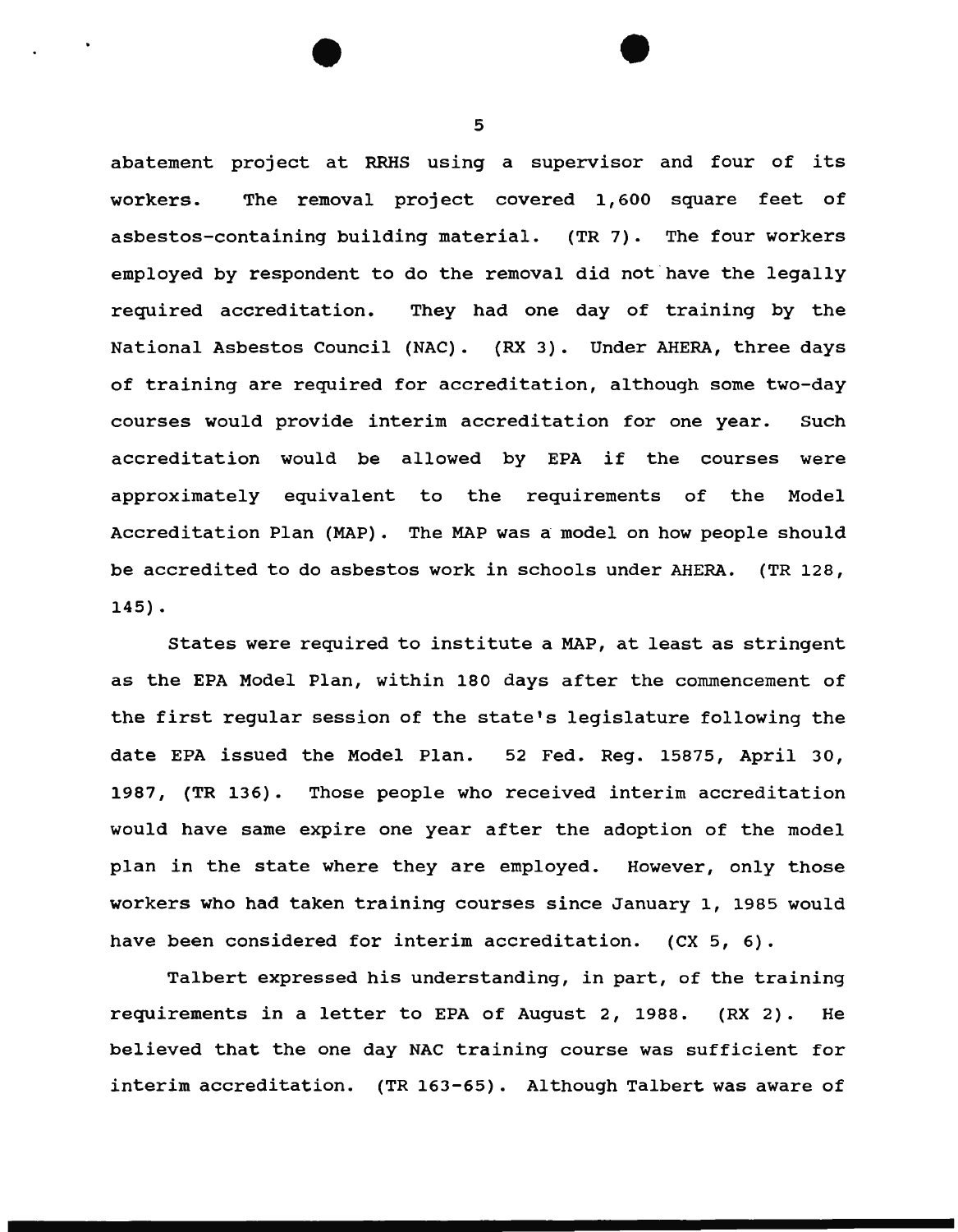EPA approved courses for interim accreditation in the area of Virginia, he thought the four workers had interim accreditation. Further, there was some concern by him that if he sent workers to a three-day training class not approved by Virginia, it would be expensive to have the workers repeat a three-day approved course. (TR 165, 184). In states where the model plan was not yet adopted, workers could get EPA AHERA training which could be used for accreditation in any state. {TR 137). As of July 1987, NAC was offering a fully EPA approved three-day abatement training course. The four workers on the RRHS project had been hired between June and September 1987. (TR 191).

On April 18, 1988, an EPA inspector went to RRHS to inspect the asbestos abatement project done by respondent. During the inspection, it was learned that respondent employed four nonaccredited workers to remove asbestos material from RRHS. (Complaint, Counts 1-4). The inspector first contacted respondent about the AHERA violation around the middle of July. (TR 171). When Virginia approved a three-day course in March 1988, respondent began sending all of its workers, including the four nonaccredited workers, to the training session. (TR 167-68). Thus, prior to the inspector's initial contact, respondent's workers were receiving full accreditation training.

Elizabeth Traina (Traina) *is* an EPA specialist involved in the penalty calculation, and she was aware respondent's workers had received the three-day training course before the complaint was issued. Such training, in her view, would merit a favorable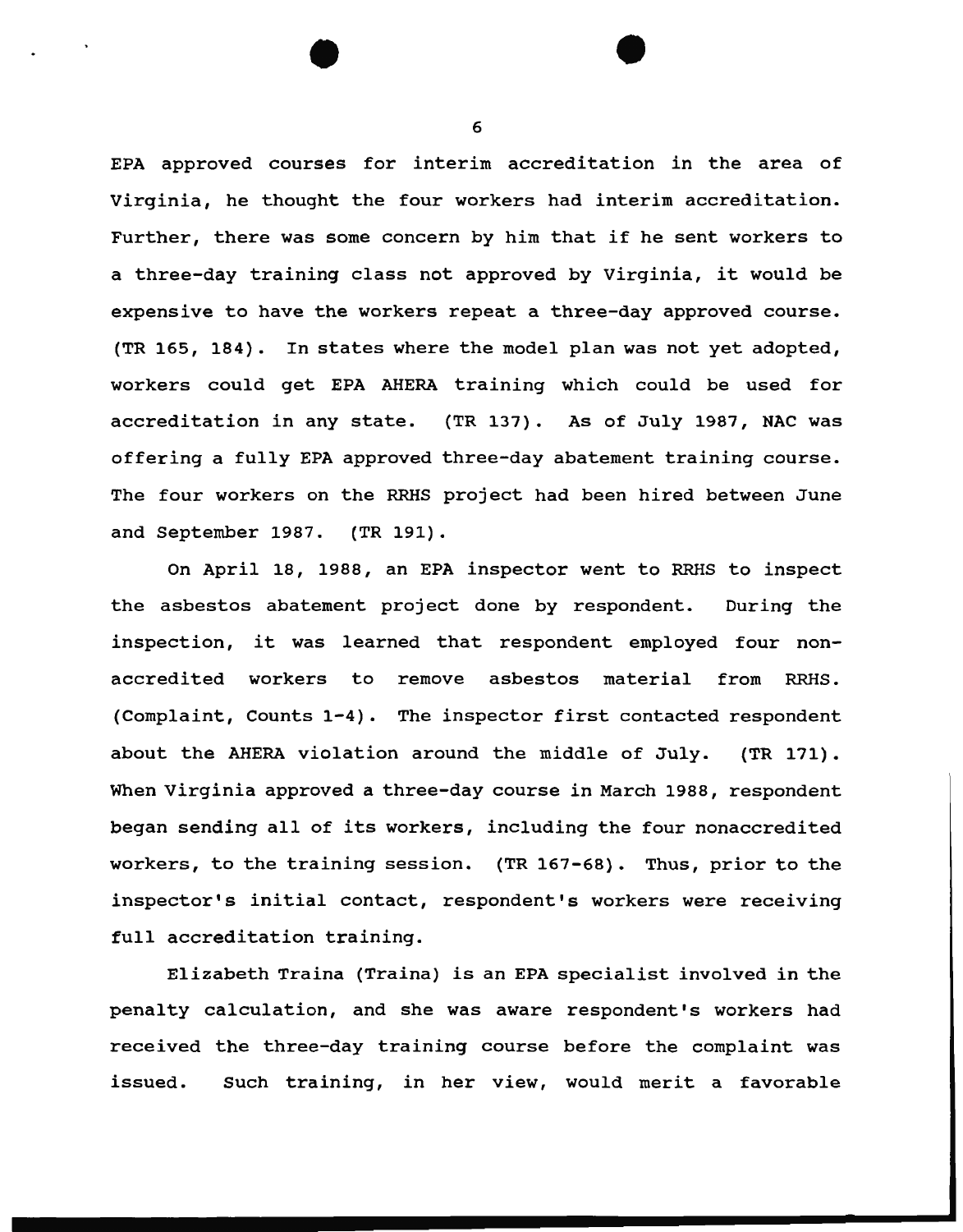adjustment concerning the penalty proposal. (TR 110). Respondent also cooperated in providing information during the investigation and displayed a favorable attitude. Both factors, according to Traina, could warrant a penalty adjustment. (TR 112-13).

After the investigation was completed, but before the complaint was filed, complainant, in this case Region III, was required to send "at least three complaints under each category of violations to EPA headquarters for concurrence prior to sending them out" since AHERA was a new law. The complaint was mailed to EPA headquarters around or on December 22, 1988. (TR 34-35). At this time, the 1988 Enforcement Response Policy (ERP) set out in Complainant's Exhibit 3, issued January 29, 1988, was in effect. The 1988 ERP was titled an interim enforcement response policy and was so designated because it was designed to respond immediately to enforceable provisions of AHERA. The 1988 ERP was a temporary measure to be employed "until we could look at all the provisions of AHERA and then begin ranking all violations in order of probability of risk and concern to the human health, the environment." (CX 3 at 1; TR 42-43). Other provisions of AHERA, such as management plans by local educational agencies (LEAs) did not have to be submitted until October 1988. (TR 42). Under this ERP, the penalty for using four nonaccredited workers would be \$5,200. (CX 3 at 7, 10-11).

On September 29, 1989, the complaint against respondent was issued. However, on January 31, 1989, a new ERP superseded the 1988 ERP. It was titled as an interim final ERP because it was a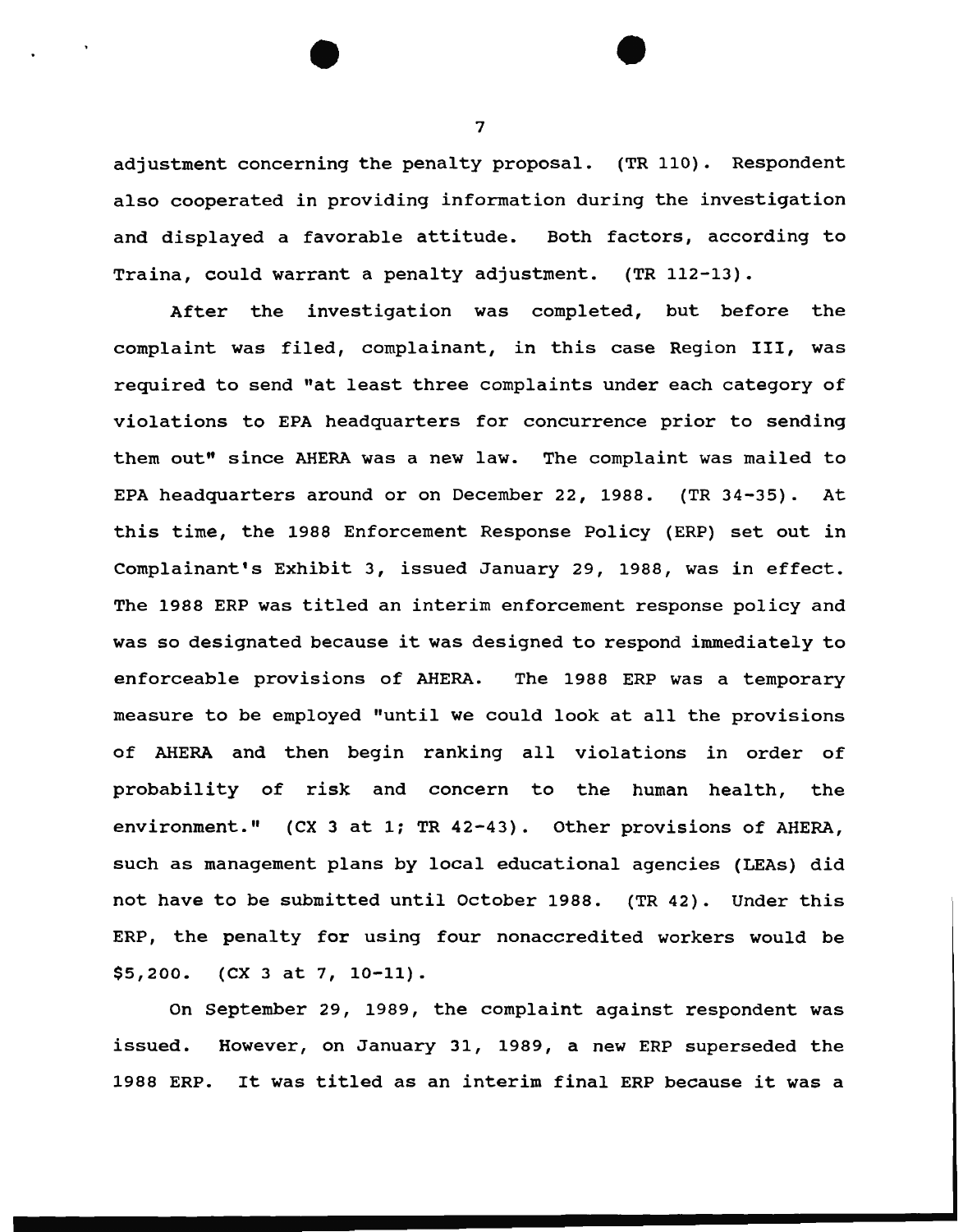new program. The cover letter to the 1989 ERP stated that after reviewing the regions' comments on the 1989 ERP during the year, EPA would determine whether to revise the 1989 ERP. (CX 4). Under the 1989 ERP, the penalty amount for nonaccredited workers increased dramatically because the 1988 ERP penalty was too low, given the potential for environmental harm. (TR 46) . The penalty for nonaccredited workers shifted from a "level 6" to a "level 3" violation and from a per worker, one day to a per worker, per day violation. (CX 2 at 17, 35). With the 1989 ERP as guidance, the penalty was calculated to be \$680,000. EPA headquarters, however, adjusted the penalty from a "level 3" to a "level 6" violation. After reviewing complaints from the regions, it was determined that in some cases the penalty was too high. (TR 38). Thus, the penalty was reduced to \$88,400.

On January 19, 1990, the 1989 ERP was revised with respect to nonaccredited workers conducting abatement responses. As a result of information gained from the regions and experience concerning asbestos abatement activities, the ERP was modified to calculate penalties for nonaccredited workers on a one-day basis only rather than per day. (CX 1 at 1-2). EPA determined that when there is an accredited supervisor, it is less probable that the abatement activity would be done incorrectly even if some workers are nonaccredited. However, the quantity of asbestos involved would be important in calculating the seriousness of potential harm. (CX 1, TR 51) • After it was discovered that the supervisor was accredited, the penalty was reduced to \$40,000. (TR 8).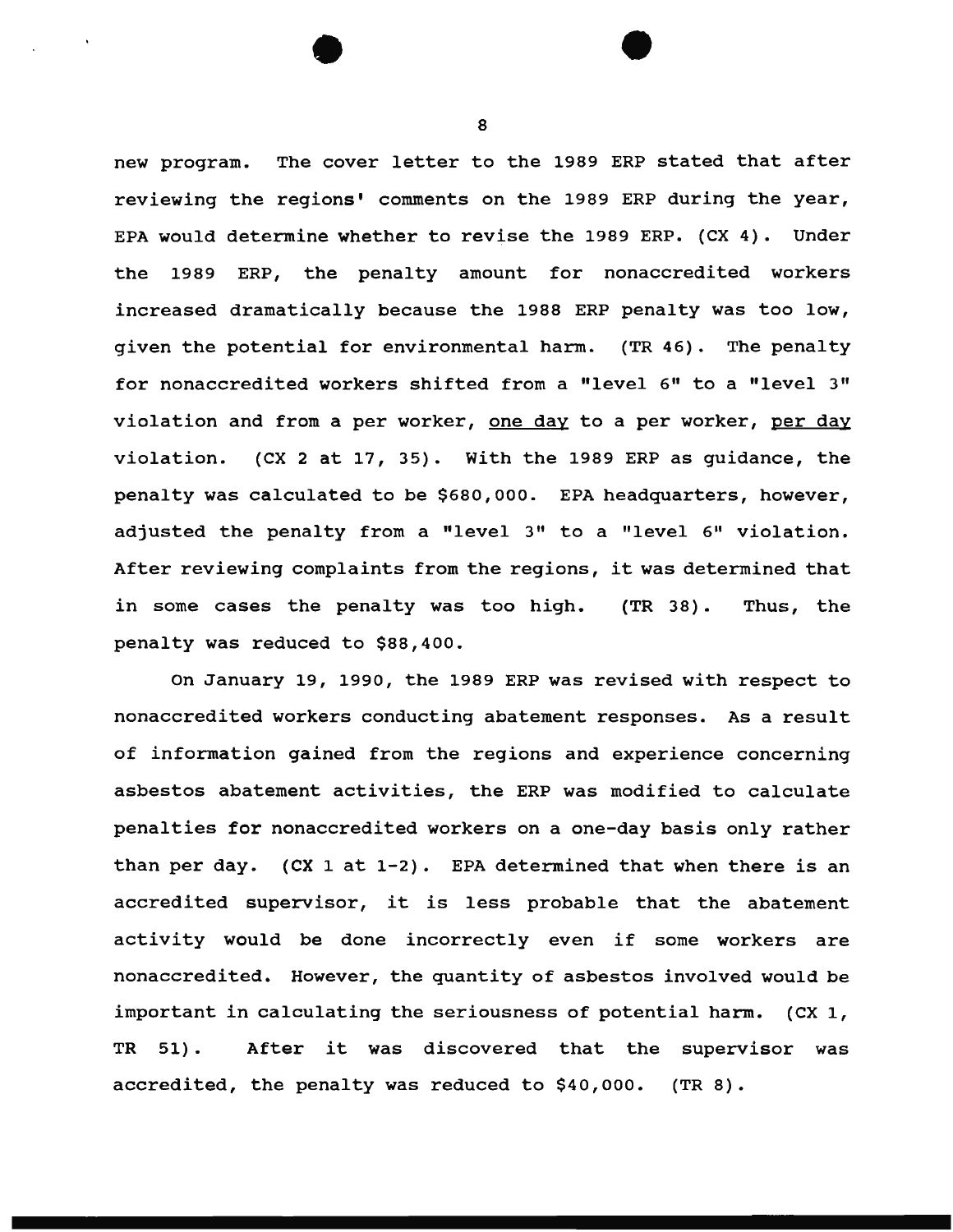#### DISCUSSION AND CONCLUSIONS OF LAW

The Asbestos-containing Materials in Schools Rule, at 40 C.F.R., provides, in substance, for the appropriate response action to remove friable, surfacing asbestos-containing materials (ACM) from schools. Section 763.90(g) requires that:

> Response actions including removal, encapsulation, enclosure or repair, other than small-<br>scale, short duration repairs, shall be scale, short duration repairs, designed and conducted by persons accredited<br>to design and conduct response actions to design and conduct response (emphasis added).

Accreditation, under AHERA section 206, 15 U.S.C. 2646, requires asbestos abatement contractors who employ persons to remove ACM from schools to conform with the requirements of the EPA MAP or by completing an EPA approved training course and passing an examination for such course. The MAP states that asbestos abatement workers seeking accreditation must complete a three-day training course. 52 Fed. Reg. 15875, 15880 (April 30, 1987). As found above, respondent admits that the four workers it employed to do asbestos abatement work did not have a three-day training course. Section 206 of AHERA allows EPA to permit accreditation on an interim basis for those persons who have completed EPA approved training courses and passed an examination since January 1, 1985. Respondent's workers completed a one-day NAC course. However, approved interim accreditation for abatement workers provided by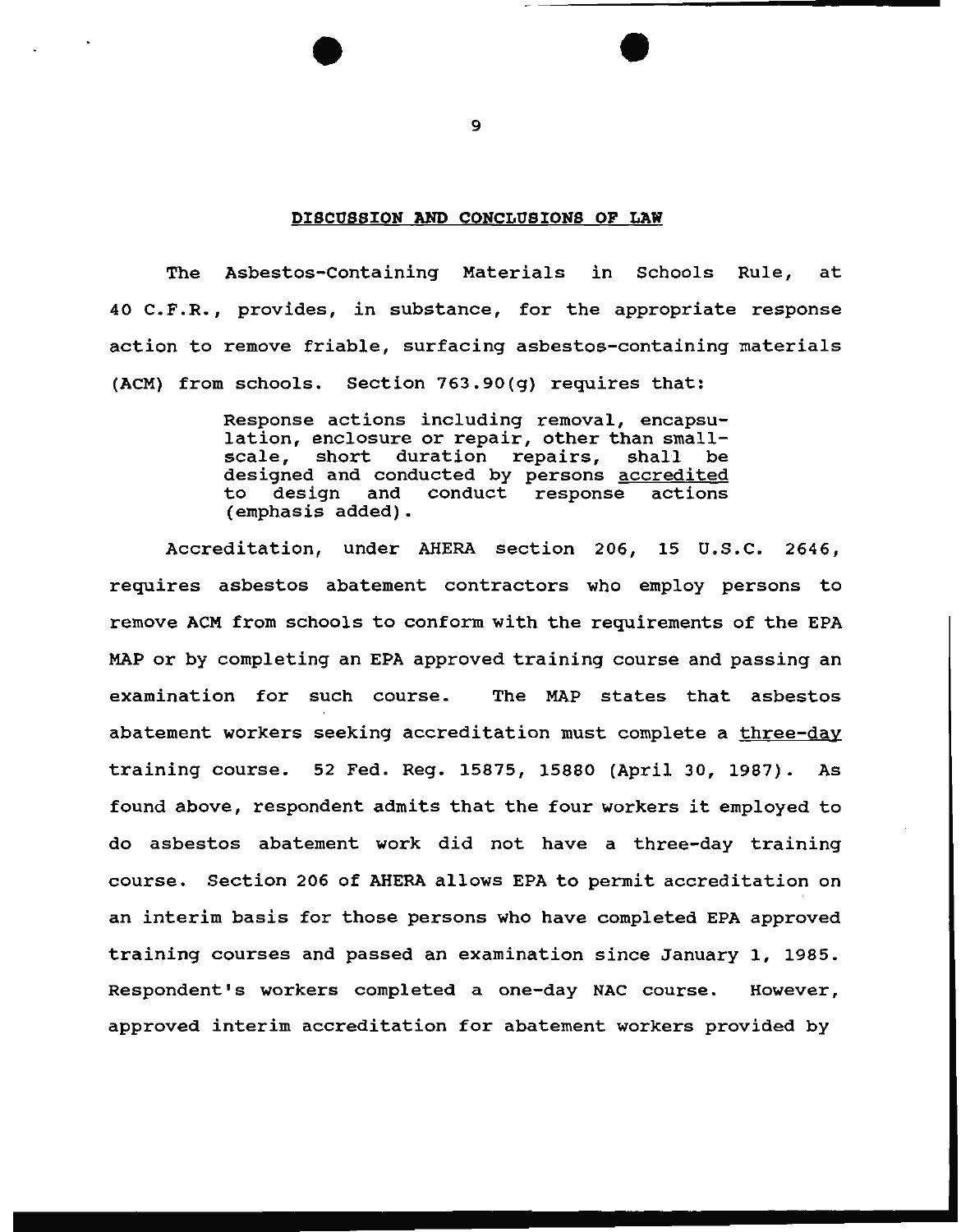NAC must be two days. 52 Fed. Reg. 41826, 41902 (October 30, 1987). Respondent concedes that its workers did not receive two days of specialized training necessary for interim accreditation. It is concluded that respondent's use of four nonaccredited workers for the removal of approximately 1,600 square feet of ACM at RRHS is in violation of 40 C.F.R. § 763.90(g) and constitutes four separate violations of section 15 of TSCA, 15 U.S.C.  $\S$  2614(1)(D), which makes it unlawful for any person to fail or refuse to comply with any requirement of Subchapter II or any rule promulgated or order issued under such Subchapter.

# **APPROPRIATENESS OF PENALTY**

EPA seeks a proposed penalty of \$40,000. This case presents the unusual, if not unique situation where three different ERPs were in effect from the time of the violation, January 11 to January 27, 1988, until the evidentiary hearing on December 13, 1990. The application of any ERP would result in a different penalty. It is respondent's contention that \$5,200 is the maximum penalty to be assessed. By applying the 1988 ERP, the one in effect at the time of the violation, \$5,200, could be the maximum penalty for four nonaccredited abatement workers. (CX 3 at 7, 9- 11). Complainant argues that the 1990 ERP, calculating a penalty of \$40,000, is appropriate because this ERP reasonably reflects the potential harm. Moreover, the 1988 and 1989 ERPs were interim final enforcement policies until EPA could properly rank the probability of harm, and the corresponding penalty. (CX 1).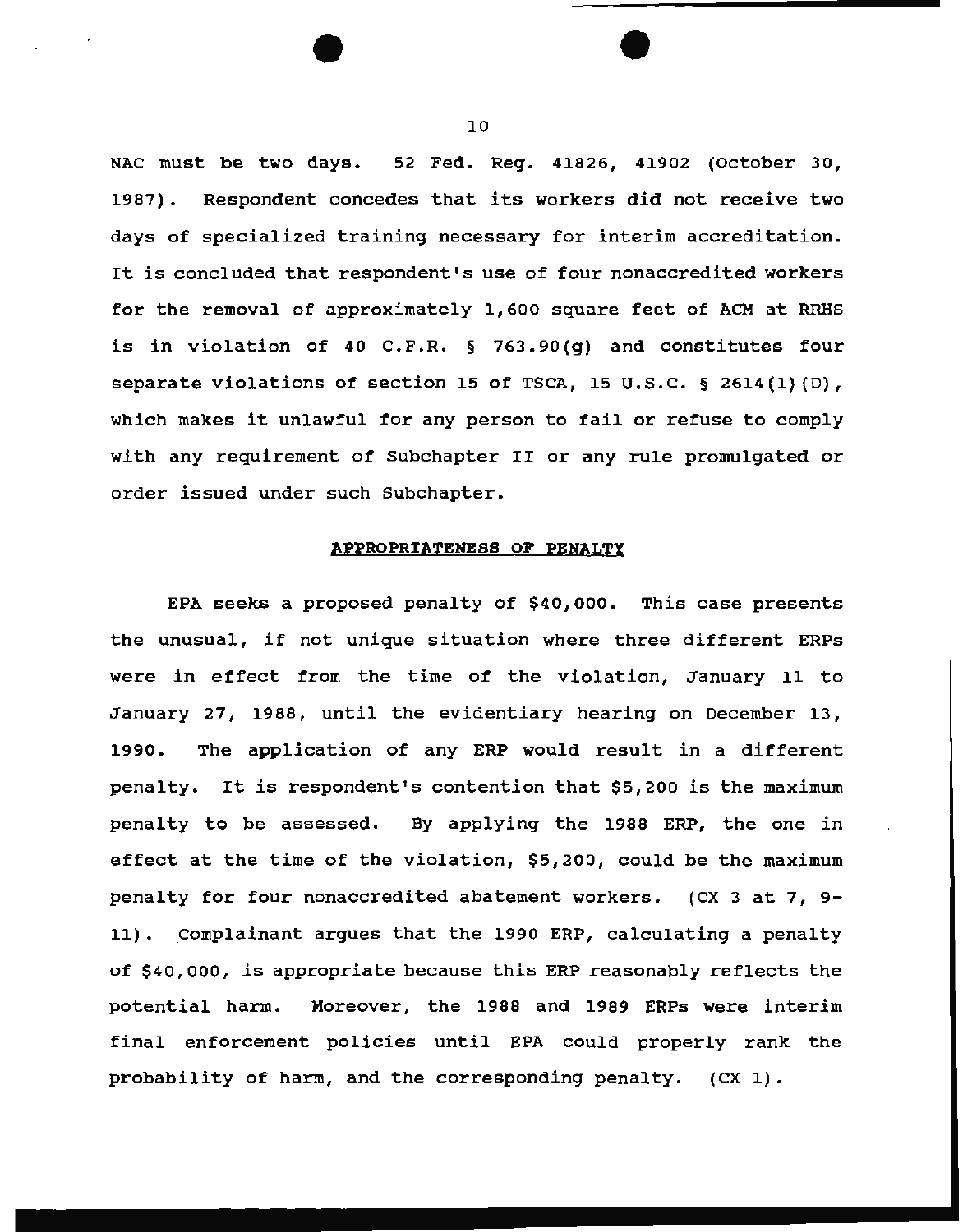The purpose of EPA's Guidelines for Assessment of Civil Penalties under section 16 of TSCA (Guidelines) is to provide internal procedural standards and direction to EPA personnel for assessing appropriate penalties. The purpose of the general civil penalty system is to assure that TSCA civil penalties are assessed in a fair, uniform and consistent manner; that the penalties are appropriate for the violations committed; that economic incentives for violating TSCA are eliminated; and that persons will be deterred from committing TSCA violations. 45 Fed. Reg. 59770 (September 10, 1980). However, the Guidelines do not rise to the level of regulations; they are not binding on the Administrative Law Judge (ALJ). He is required merely to "consider" the Guidelines. In his informed discretion, the AIJ may alter the penalty proposed. 40 C.F.R. § 22.27(b).

In that the Guidelines do not have the same authority as regulations, the issue of applying ERPs retroactively presents some difficulty. However, previous cases shed some light on this largely unblazed trail. In the Matter of National Coatings, Inc. (National), RCRA (3008) Appeal No. 86-5 (January 1988). There, the complaint was filed and the attendant penalty calculated on June 29, 1984, using the 1980 draft policy. The EPA official who calculated the penalty was unaware that the 1984 final penalty policy had been published on May 8, 1984. In the initial decision, the ALJ opined that the final penalty policy would be applied if the retroactive effect were to reduce the proposed penalty, but it would not be used if the retroactive effect were to raise the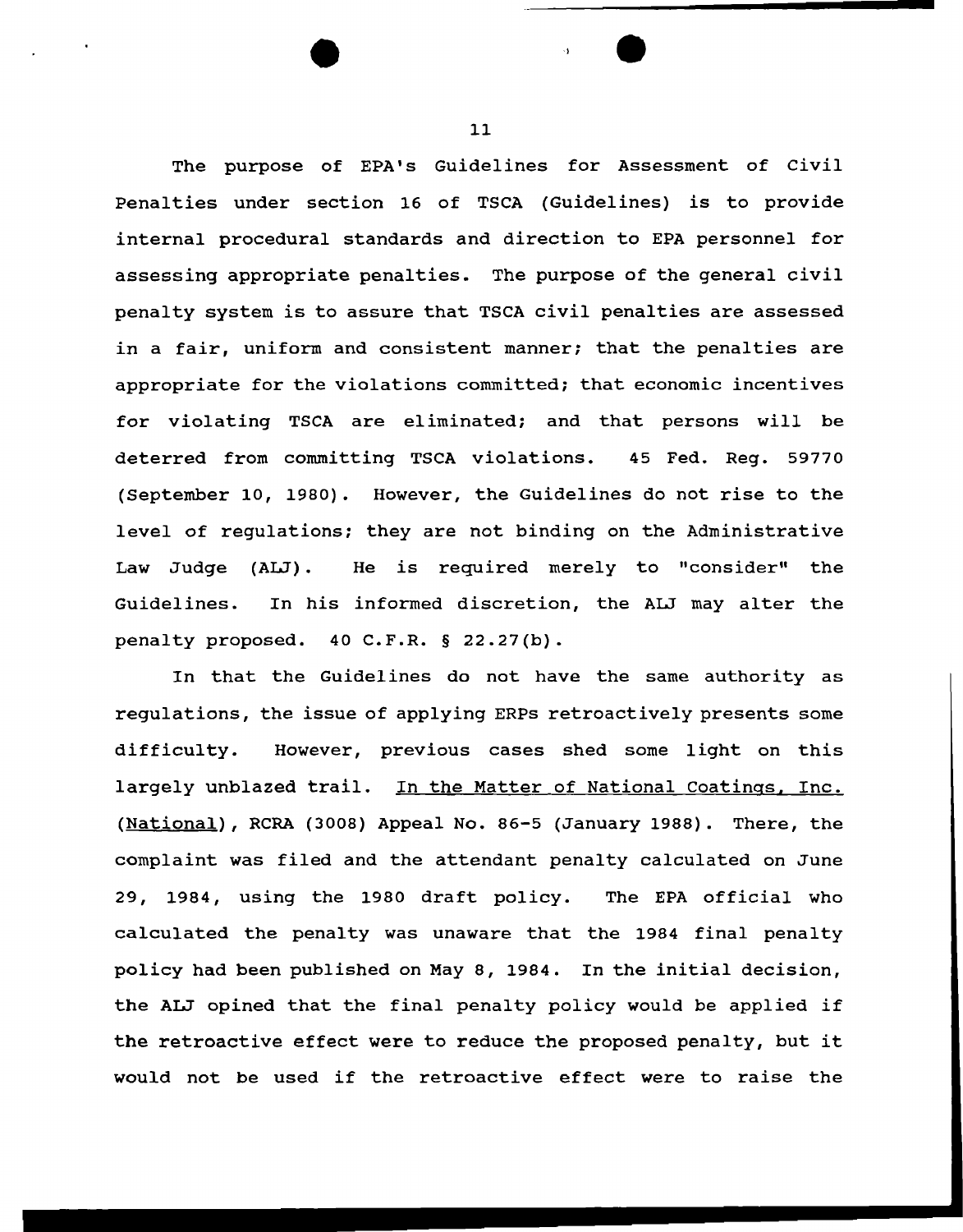penalty. Under this rationale, the penalty policy could be applied retroactively depending on the point of time chosen. If one selects the time the complaint were served, September 29, 1989, then the Guidelines could be applied retroactively, as the penalty would be reduced from \$680,000 to \$88,400 (1989 ERP) and to \$40,000 (1990 ERP) . If one selects the time of the violation, the penalty could not be applied retroactively, as it increased from \$5,200 (1988 ERP) to \$40,000 (1990 ERP). Yet, the final penalty policy stated specifically that it was intended to be applicable "to all RCRA administrative actions instituted after the date of the policy, regardless of the date of the violation." National at 15. The 1990 ERP (CX 1) appears mute on this issue, however.

In the Matter of Briggs and Stratton Corporation (Briggs), TSCA Appeal No. 81-1 (February 4, 1981), was a case involving polychlorinated biphenyls (PCB) under TSCA. There, several months after appellate briefs were submitted, respondent argued that the penalties should be reduced based upon application of Guidelines issued recently for assessment of penalties under section 16 of TSCA. The Guidelines were published in the Federal Register after the ALJ issued his initial decision and following respondent's appeal. Respondent's request for retroactive application of the Guidelines was disallowed because the preamble to them stated that it would only be applied to cases instituted after publication. The penalty policy for PCBs is a subdivision within the general penalty policy for section 16 violations under TSCA. The application of the PCB policy is effective immediately. However,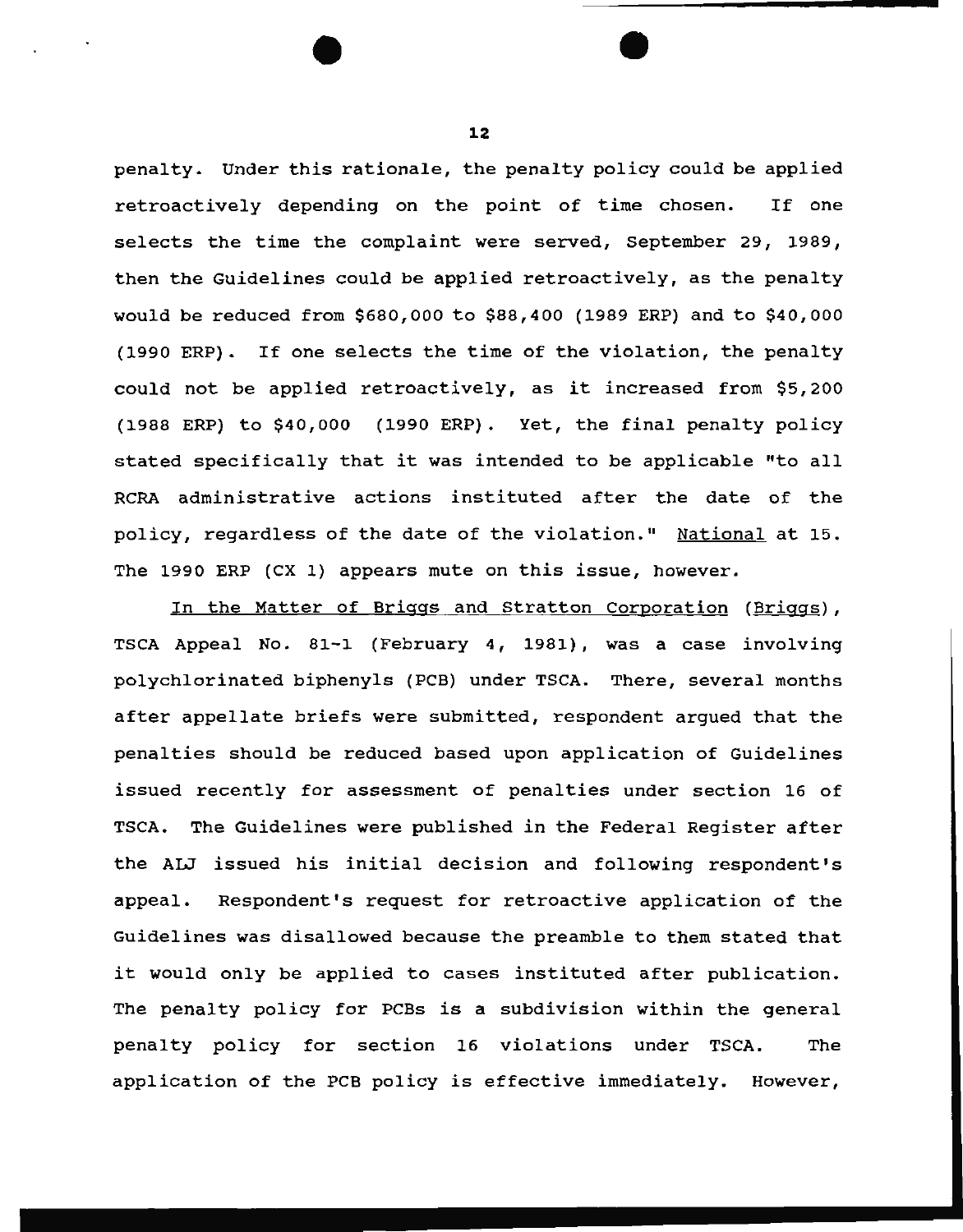if the policy yields a lower penalty, then "an amendment to the complaint should be made to substitute the lower penalty." 45 Fed. Reg. at 59777 (Sept. 10, 1980). In Briggs, this was interpreted as authorizing retroactive application of the Guidelines to pending cases in situations where it is possible to amend the complaint, "which usually takes place before a hearing on the merits begins." (At 33 n.15).

AHERA is an amendment to TSCA. Although the 1990 ERP may not speak about retroactive application to past violations, the AHERA penalty policy is governed by the TSCA Civil Penalty Policy. (CX 2 at 17). Retroactive application of the 1990 ERP would be permissible where the complaint here was amended from \$88,400 to \$40,000 at the inception of the evidentiary hearing, and before the introduction of evidence. (TR 8) .

It is iterated that penalty policies do not rise to the level of regulations. However, the law regarding retroactive application of regulations is instructive. In the Matter of Martin Electronics, Inc. (Martin), RCRA (3008) Appeal No. 86-1, (June 22, 1987). As distinguished from a penalty policy, this case involved an interpretative rule that had the effect of eliminating retroactively the legal basis on which EPA had brought changes against a respondent for violating groundwater monitoring regulations under the Resources Conservation and Recovery Act, 42 U.S.C. §§ 6901-6992k. It was stated there that a test of reasonableness would be used to determine whether a rule can be applied retroactively. (At 5-6). In Martin, and in support of this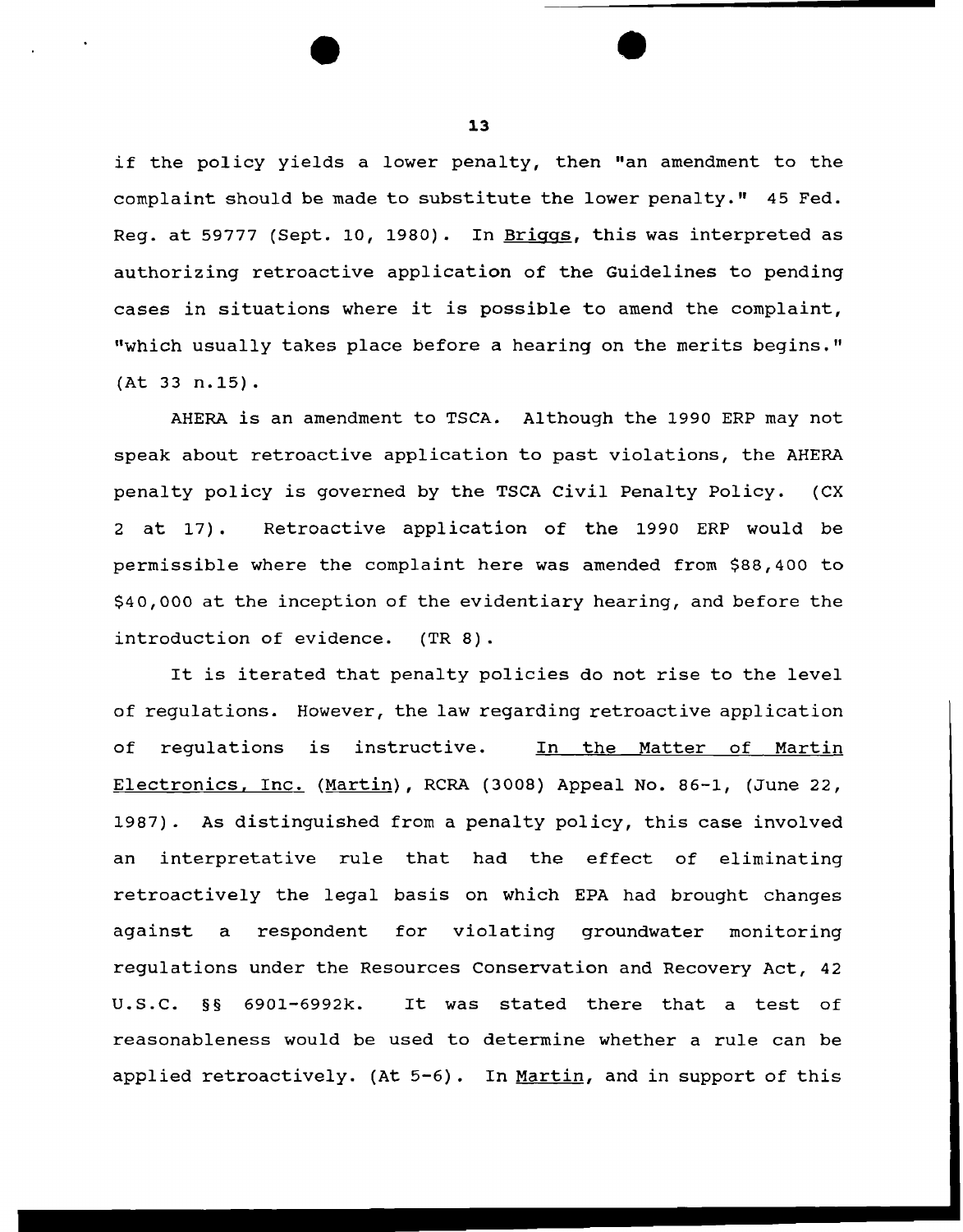thesis, EPA's Chief Judicial Officer cites Pennzoil Co. v. U.S. Dept. of Energy, 680 F.2d 156 (Temp. Emerg. Ct. App. 1982), and u.s. v. Exxon, 561 F. Supp. 816 (D.D.C. 1983). As stated in the latter case at 836:

> The fundamental criterion for determining whether a statute, regulation or whether a statute, regulation or<br>interpretation may be applied retroactively is one of reasonableness. (Citing Pennzoil] • Generally speaking, "'retroactive rules are valid if they are reasonable, but are invalid if their retro-activity is unreasonable in the<br>circumstances.'" Id., quoting 2 K. Davis, Id., quoting 2 K. Davis, Administrative Law Treatise§ 7.23, at 109 (2d ed. 1979). The court must weigh the mischief which might follow if the rule is denied retroactive effect, thereby producing a result contrary to statutory design or legal and equitable principles, against the ill effect of retroactive application of the new rule. (Citing Pennzoil). Among the factors weighing in the balance are the extent to which a party has relied on previously settled law and the burden which the retroactive rule would impose on a party. Id.

Respondent argues that it is "fundamentally unfair" to apply either the 1989 or 1990 ERPs, since it took EPA a year and a half from the time of violation to issue the complaint. {TR 230) . While it may appear unreasonable to delay a complaint for over a year, AHERA was a new policy and complaints were required to be reviewed for conformation by EPA Headquarters before their issuance. It was unforeseen that the penalty policy would change dramatically in this time. Moreover, the 1988 and 1989 ERPs were only temporary, interim measures to enforce immediately certain provisions of AHERA. The penalties of these ERPs reflected EPA's concern with the potential harm and risk to the environment. In contrast, the 1990 ERP provides a fairer and more reasonable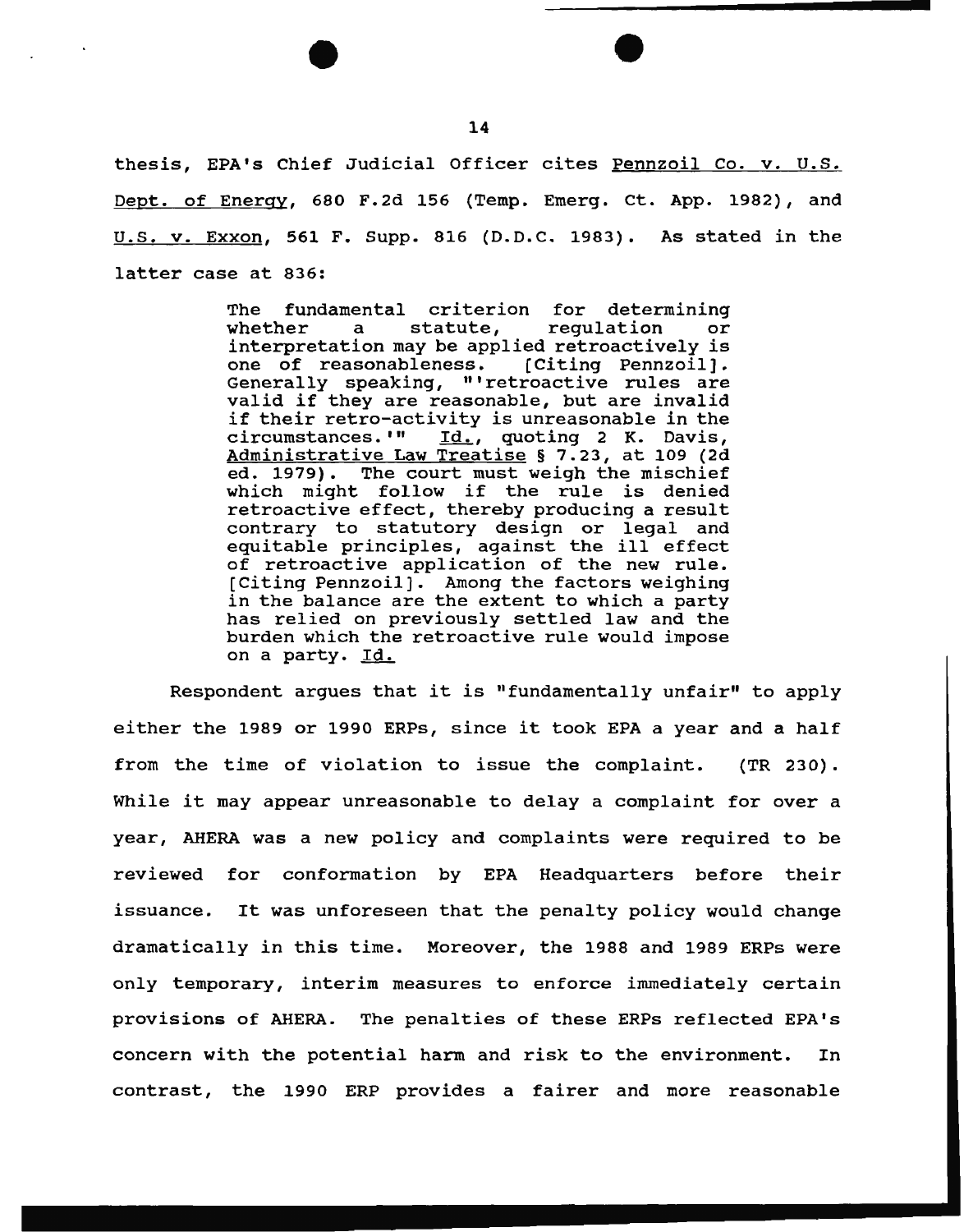penalty as EPA became more knowledgeable of the probability of harm with respect to the use of an accredited supervisor using nonaccredited workers. (CX 1). It is concluded that the 1990 ERP passes the test of reasonableness for retroactive application of a penalty policy, rule or regulation. By imposing the 1990 ERP, respondent is assessed a penalty more appropriate for the violation committed. Furthermore, the imposition of the 1990 ERP will benefit respondent by substantially reducing the penalty calculated under the 1989 ERP.

Respondent also contends that the penalty is unreasonable because multiple violations involving one school building should not be greater than \$25,000. (RX 1 at 3-4, ex 2 at 18; Resp. Op. Br. at 15). The ALJ is not persuaded by this argument. The policy states that penalties will generally be reduced to \$25,000 for violations in a single school building. (CX 2 at 16). Each region, however, has the discretion and flexibility to reduce penalties given specific circumstances. (TR 62-64). However, it is not mandatory. Also, when an ALJ was confronted with the same argument, he stated, "respondent's suggestion that EPA's practice in like cases must control the amount of penalty, at best begs the question and is an effort at oversimplification carried to its extreme." (Quoted in Briggs at 20). Further, the "\$25,000 per day" language, ex 2 at 18, in this ALJ 's view may be interpreted to apply only to those situations concerning a per day violation. Since the violation involved here is a one day violation, then the reduction to \$25,000 language is not applicable.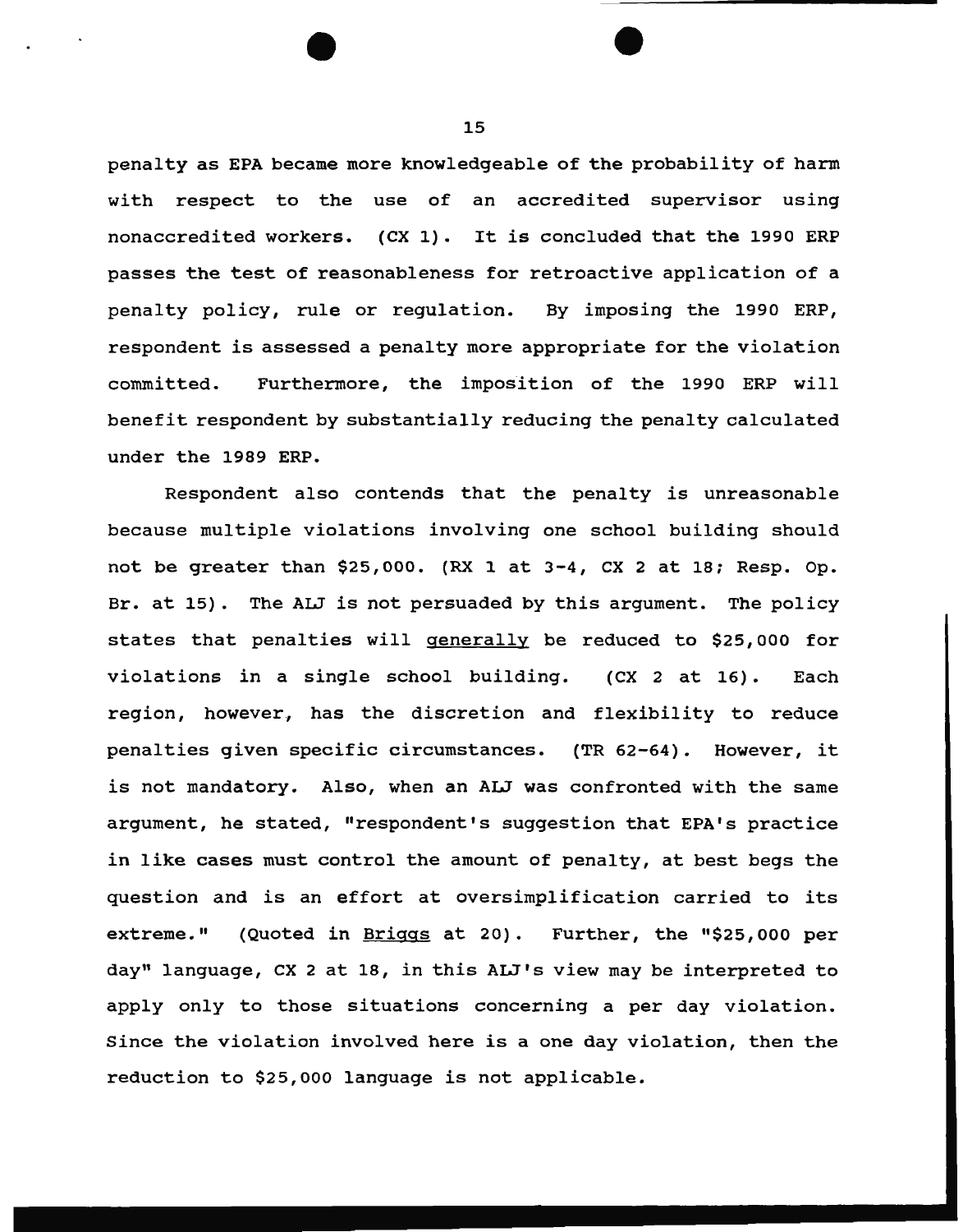In regard to the appropriate penalty amount, TSCA section 16(b), 15 u.s.c. § 2615(B) provides:

> {B) In determining the amount of civil penalty, the Administrator shall take into account the nature, circumstances, extent and gravity of the violation or violations and, with respect to the violator, ability to pay, effect on ability to continue to do business, any history of prior such violations, degree of culpability and such other matters as justice may require.

The 1990 ERP makes clear that using nonaccredited workers on a response action is a "level 3" violation on a one day per worker basis. (CX at 2). In addition, the amount of area involved (1,600 sq. ft.} makes the violation "significant" and of sufficient gravity to warrant a proposed penalty of \$40,000. (CX 2 at 13 and 17). Once the gravity of the violation has been determined and a proposed penalty arrived at, the Guidelines provide that the penalty may be adjusted upwards or downwards, taking into account the following factors: culpability, history of such violations, ability to pay and continue in business, and such other matters as justice may require. 45 Fed. Reg. 59770 {Sept. 10, 1980).

Respondent's violation apparently stems from a misinterpretation of the interim accreditation requirements. Yet, ignorance of the law is no excuse, especially when respondent did not contact EPA to clarify any alleged confusion with accreditation guidelines. However, in respondent's favor is that as soon as Virginia approved a three-day training course in March 1988, it began to send all of its workers for full accreditation before EPA's initial investigation. Moreover, no mention of respondent's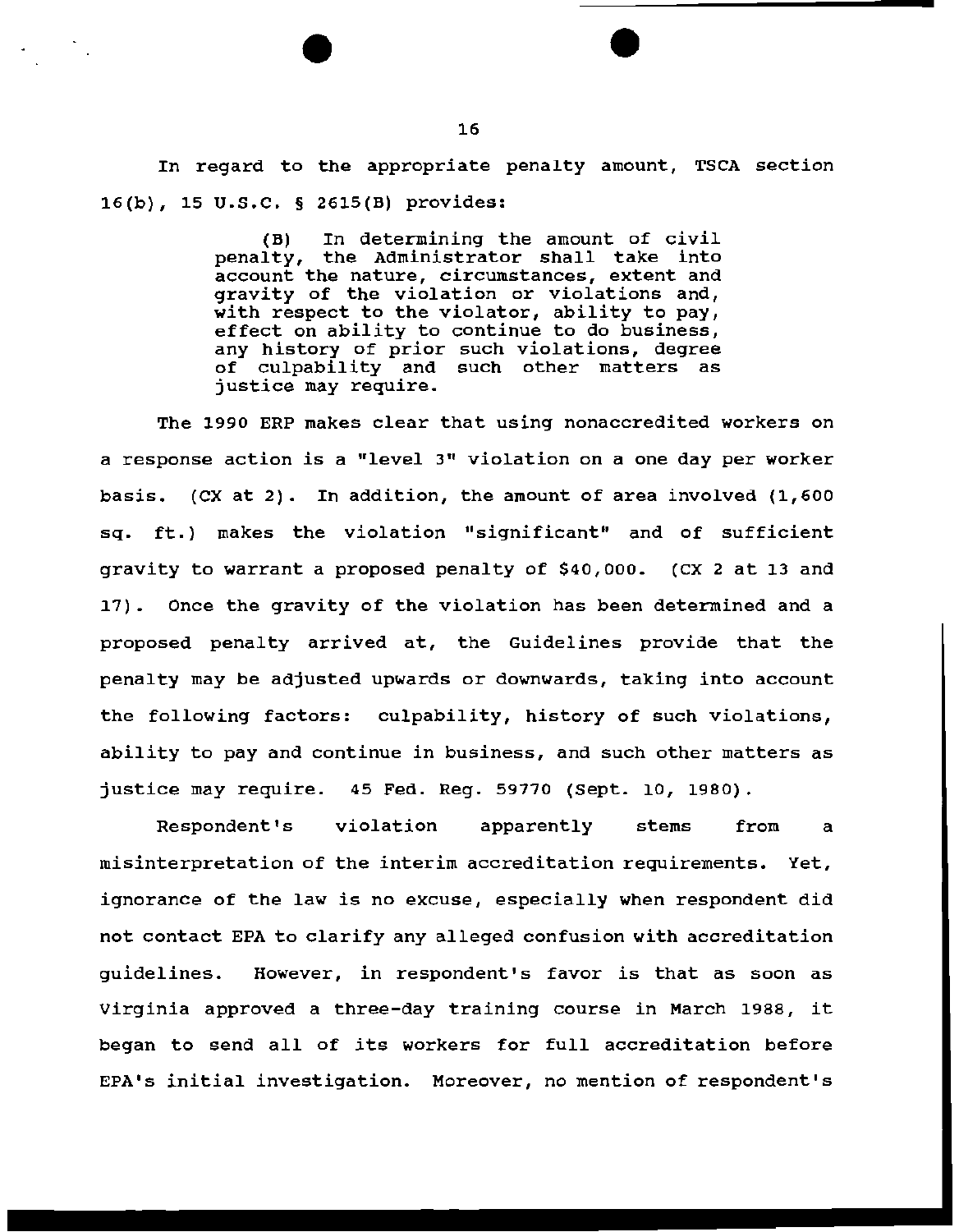culpability was even discussed by Traina and her supervisor. {TR 101).

The record shows that respondent has a history of two previous violations, though not under TSCA. First, respondent received a National Emissions Standard of Hazardous Air Pollution violation for "inadvertently" starting a project two days earlier than the written notification date. {TR 172-74). EPA had no record of this violation until disclosed by respondent at a settlement conference. Second, respondent received an Occupational Safety and Health Administration (OSHA) citation for not calibrating an air pump. {TR 176). These violations are not of any serious nature and in both instances no fine was levied. The Guidelines speak of an upward adjustment in the event of prior violations. 45 Fed. Reg. at 59773, 59774. The language makes it clear that TSCA violations are those of concern. In that respondent's prior transgressions are not TSCA violations similar to the one at bar, an upward adjustment is not appropriate.

Turning to the issue of ability to pay and the effect of the proposed penalty on the ability to continue in business, respondent acknowledged that it performed 200-300 abatement projects annually for several years. Thus, it does not dispute that it has the ability to pay the penalty in the complaint and continue in business. Yet, respondent argues that this fine would smirch its reputation and its ability to attract new business. This, understandably, is of no little concern to respondent. {Resp. op. Br. at 27-28). Although the fine may affect respondent's ability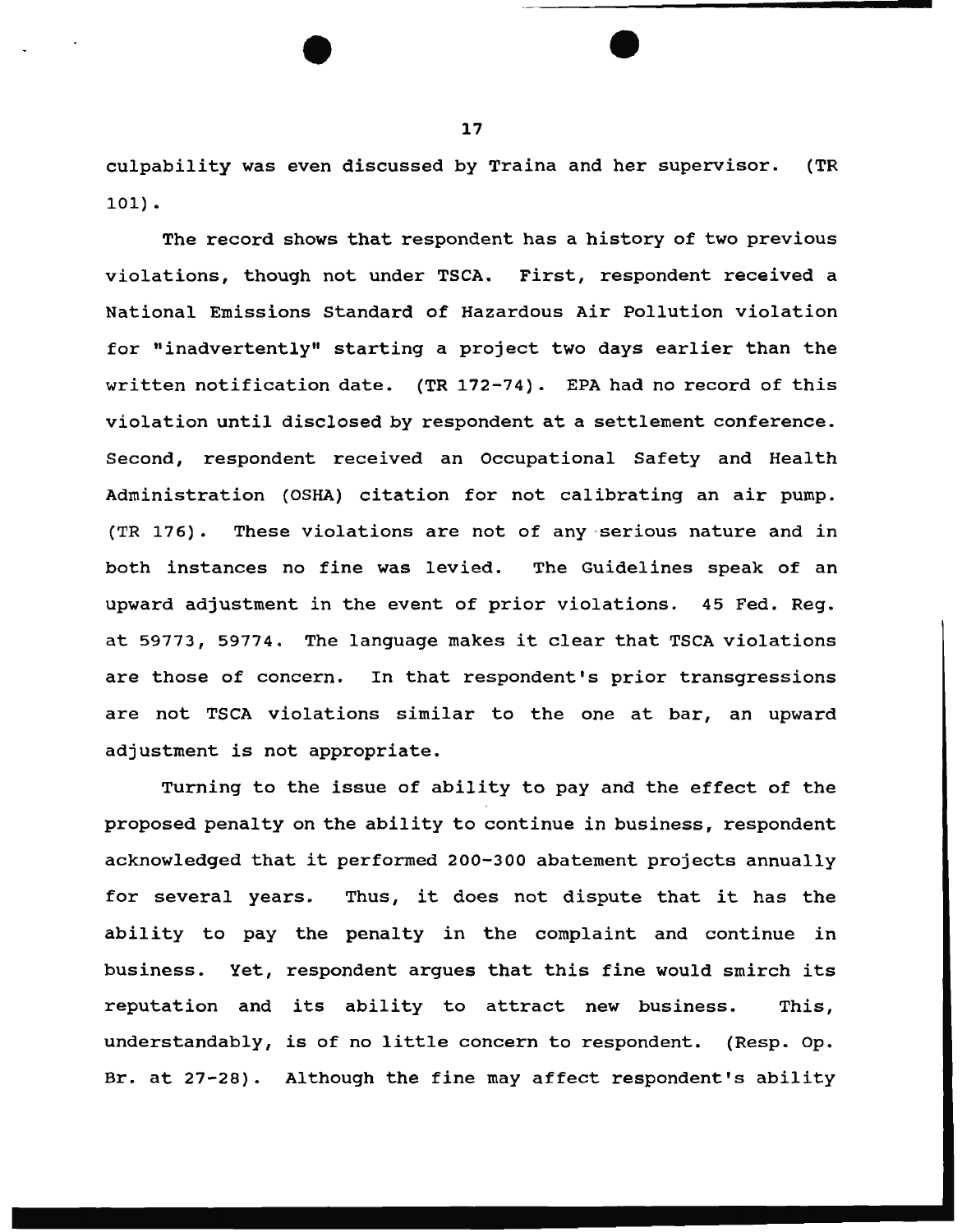to attract new business, EPA cannot be responsible for respondent's mistakes. This factor is confined solely to ability to pay and remain in business which respondent can do.

The last element to be considered is such other matters as justice may require. While respondent would have the ability to continue in business with payment of the penalty, respondent was cooperative during the investigation in providing information to EPA. Respondent sought to have all workers fully accredited in March 1988 when Virginia approved its three-day course; it also began to correct its action before it was aware of its violation. Furthermore, due to circumstances beyond respondent's and complainant's control, the ERPs changed twice, thereby affecting the penalty. Weighed against these mitigating factors is the consideration that civil penalties also have a deterrent factor regarding further violations and should send a strong message to the regulated community. The penalty assessed below will accomplish that end. On the facts of this case, however, justice dictates that AHERA should not be enforced with all the compassion of Torquemada. A condign civil penalty in this matter is \$25,000.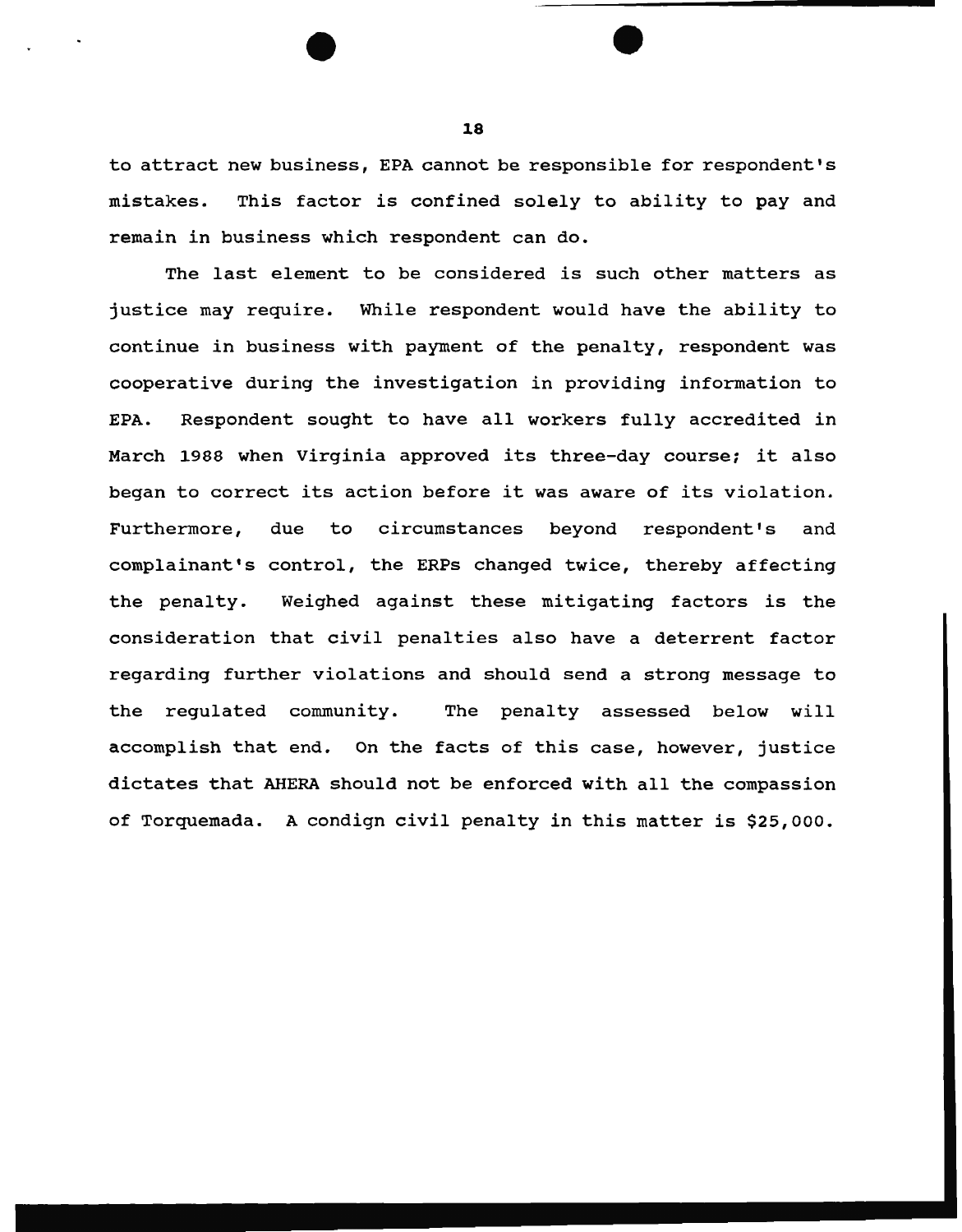# $ORDER<sup>2</sup>$

Pursuant to section 16(a) (2) (B) of the Toxic Substances Control Act, 15 U.S.C. § 2615(a)(2)(B), IT IS ORDERED that:

1. A civil penalty in the amount of \$25,000 be assessed against respondent, Hico, Incorporated.

2. Payment of the full amount of the civil penalty assessed shall be made within sixty days of the service date of the final order by submitting a certified or cashier's check payable to Treasurer, United States of America, and mailed to:

> EPA - Region 3 (Regional Hearing Clerk) P.O. Box 36051M Pittsburgh, Pennsylvania 15251

3. A transmittal letter identifying the subject case and the EPA docket, plus respondent's name and address shall accompany the check.

4. Failure upon part of respondent to pay the penalty within the prescribed statutory time frame after entry of the final order may result in the assessment of interest on the civil penalty. 31 U.S.C. § 3717; 4 C.F.R. §§ 102.13(b)(c)(e).

Frank w. Vanderheyden dministrative Law Judge

2 Unless appealed in accordance with 40 C.F.R. § 22.30, or unless the Administrator elects to review same sua sponte as provided therein, this decision shall become the final order of the Administrator in accordance with 40 C.F.R. § 22.27(c).

Dated

--------~------------

19

**।**<br>●